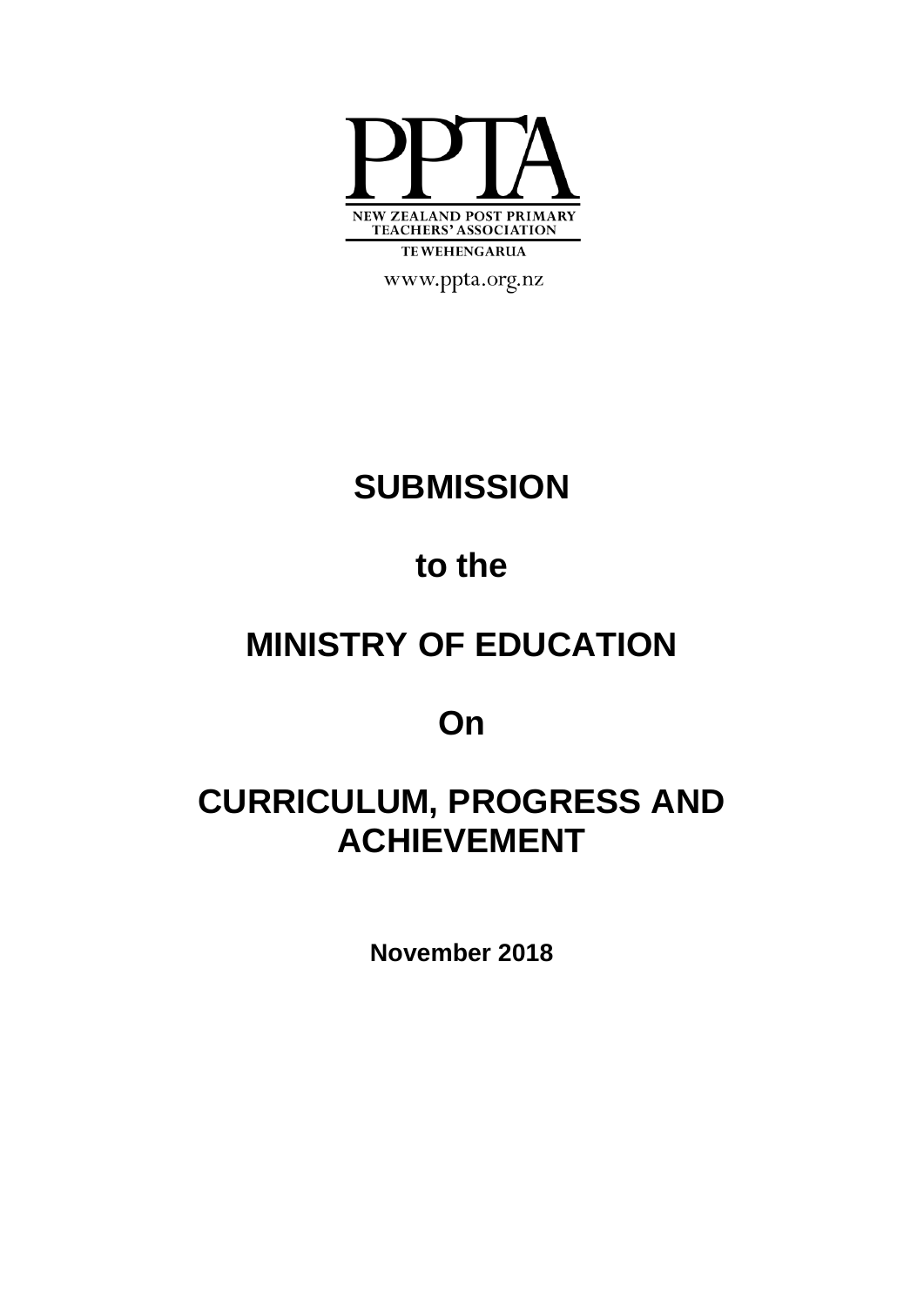### **About PPTA**

PPTA represents the majority of teachers engaged in secondary education in New Zealand, including secondary teachers, principals, and manual and technology teachers.

Under our constitution, all PPTA activity is guided by the following objectives:

- a) To advance the cause of education generally and of all phases of secondary and technical education in particular;
- b) To uphold and maintain the just claims of its members individually and collectively; and
- c) To affirm and advance Te Tiriti O Waitangi.

This submission is from the PPTA Executive and is on behalf of all of our members, but recognises that many of them, as individuals or through their branches, regions, and interest groups, will also be making submissions, some of which may differ from this.

#### **1. Introduction**

- 1.1. PPTA was not in favour of the National Standards introduced under the last government, and have been watching with interest and concern to see what would replace them. The Conversation Document published by the Curriculum, Progress and Achievement Ministerial Advisory Group has done little to alleviate our fears.
- 1.2. In this submission we have addressed each of the emerging ideas.

#### **2. Commit to a system that learns**

- 2.1. In the secondary sector the ways in which achievement and progress are assessed are many and varied. There a number of assessment tools available to schools:
	- Progressive Achievement Tests (PATs) are standardised tests used to assess students' Mathematics, Listening Comprehension, Punctuation and Grammar, Reading Comprehension, and Reading Vocabulary.
	- Science: Thinking with Evidence are standardised tests which identify specific aspects of thinking in science rather than attempting to measure overall achievement in science. They can be used to develop individual profiles that illustrate relative strengths and weaknesses in the domain of using evidence in science.
	- asTTle is an assessment tool, developed to assess students' achievement and progress in reading, mathematics and writing.
- 2.2. These tools largely work as diagnostic aids, providing information about the next steps for teaching and learning.
- 2.3. Schools may also choose to assess students based on NCEA-style marking to help prepare them for NCEA in the senior school.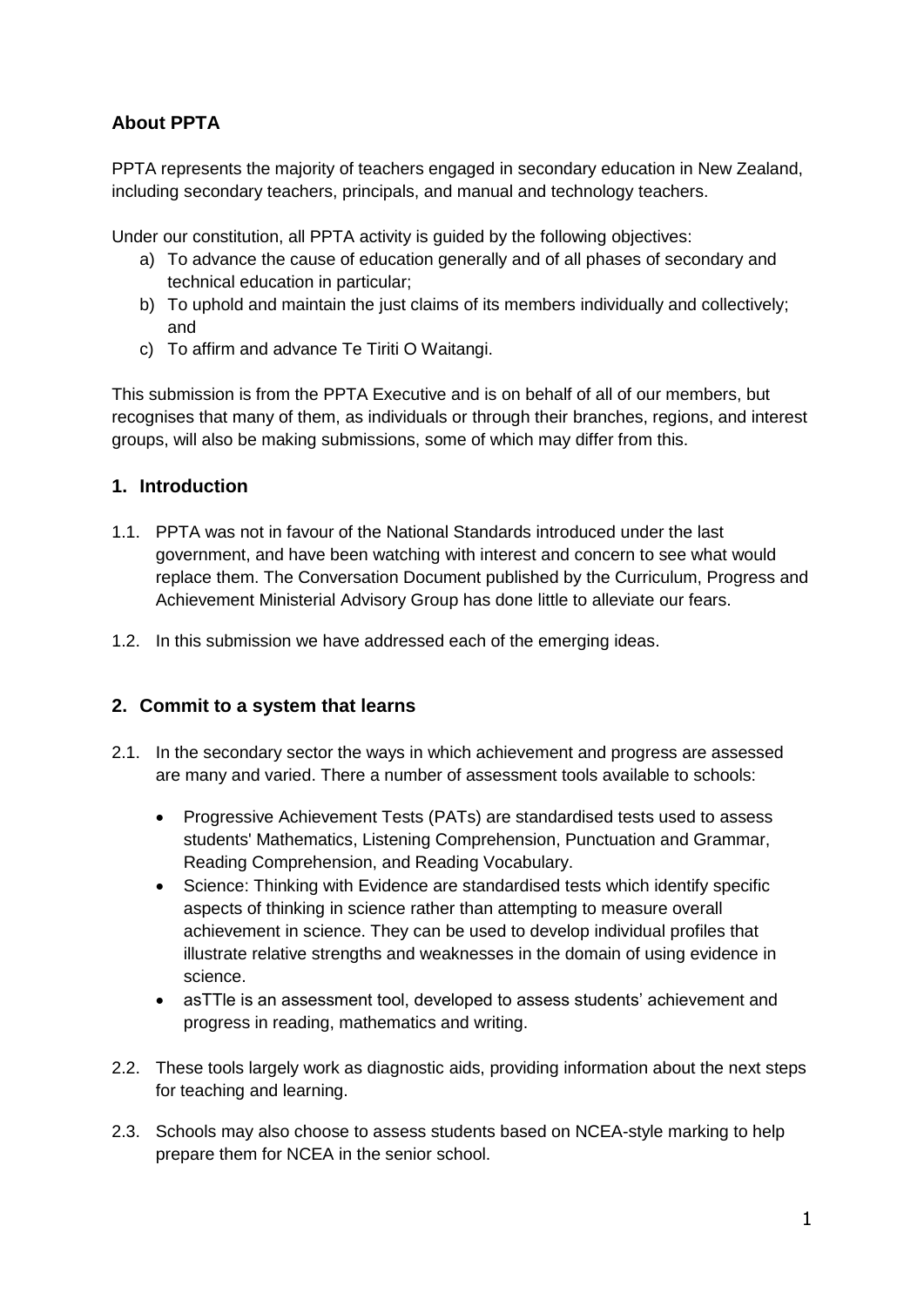- 2.4. Traditionally, to evaluate learning a student's performance is compared to peers of the same age or year level. This can be extremely problematic as it does not necessarily take into account their progress; it simply compares them to others. This was a significant issue with National Standards. A student assessed as 'well below expectations' may have made considerable progress.
- 2.5. Secondary teachers are already overwhelmed with the demands of summative assessment at Years 11 to 13. NCEA is acknowledged widely as a significant contributor to both teacher and student workload. In fact, there is evidence that some secondary schools have become overly focussed on assessment at the expense of developing innovative approaches to teaching and learning. To add a further layer of assessment, using an entirely different system, would exacerbate this problem.
- 2.6. While we recognise that the ministry has developed PaCT to support professional judgements in reading, writing and mathematics, this was initially designed for use in a primary or intermediate school. Here, a teacher is likely to have a single class to assess, made up of say 30 students. If we consider its use in the secondary context, the scale becomes untenable. A teacher may now have 30 students in each of three or four junior classes, who they teach for three hours a week. To expect a teacher to make the levels of judgement seemingly required within PaCT for that many students would leave many teachers burnt out.
- 2.7. Additionally, the development of the PaCT was achieved because of the wealth of research, both local and international, into progressions in reading, writing and mathematics. This work has not yet been done for other subjects, and as such it is difficult to see how such a tool could be developed and be credible.
- 2.8. In his recent paper, Geoff Masters (2018)<sup>1</sup>, CEO of the Australian Council for Educational Research, wrote about the importance of evidence in teaching. He identified three points in a teaching cycle where evidence is critical: identifying starting points for teaching and learning, informing teaching strategies and interventions, and evaluating student progress and teacher effectiveness. All of this is subject-, and sometimes context-specific. It relies on the teacher having the time to, for each unit of work, establish a personalised programme of work for each learner, based on their individual needs. This is challenging in any setting, but even more so in secondary schools, where a teacher may have three or four different Year 9 and/or 10 classes, that they are timetabled to teach for three hours a week each. The class may contain 30 or more students.

#### **3. Design a process for evolving national curriculum in Māori and English**

3.1. While PPTA supports the aspirations of a regular review of Te Marautanga o Aotearoa and the New Zealand Curriculum, this must be tempered with considerations of teacher workload. Secondary teachers in New Zealand have faced constant change in

-

 $1$  Masters, Geoff (2018). The role of evidence in teaching and learning. Australian Council for Educational Research. [https://research.acer.edu.au/research\\_conference/RC2018/13august/2/](https://research.acer.edu.au/research_conference/RC2018/13august/2/) (retrieved 1 November 2018)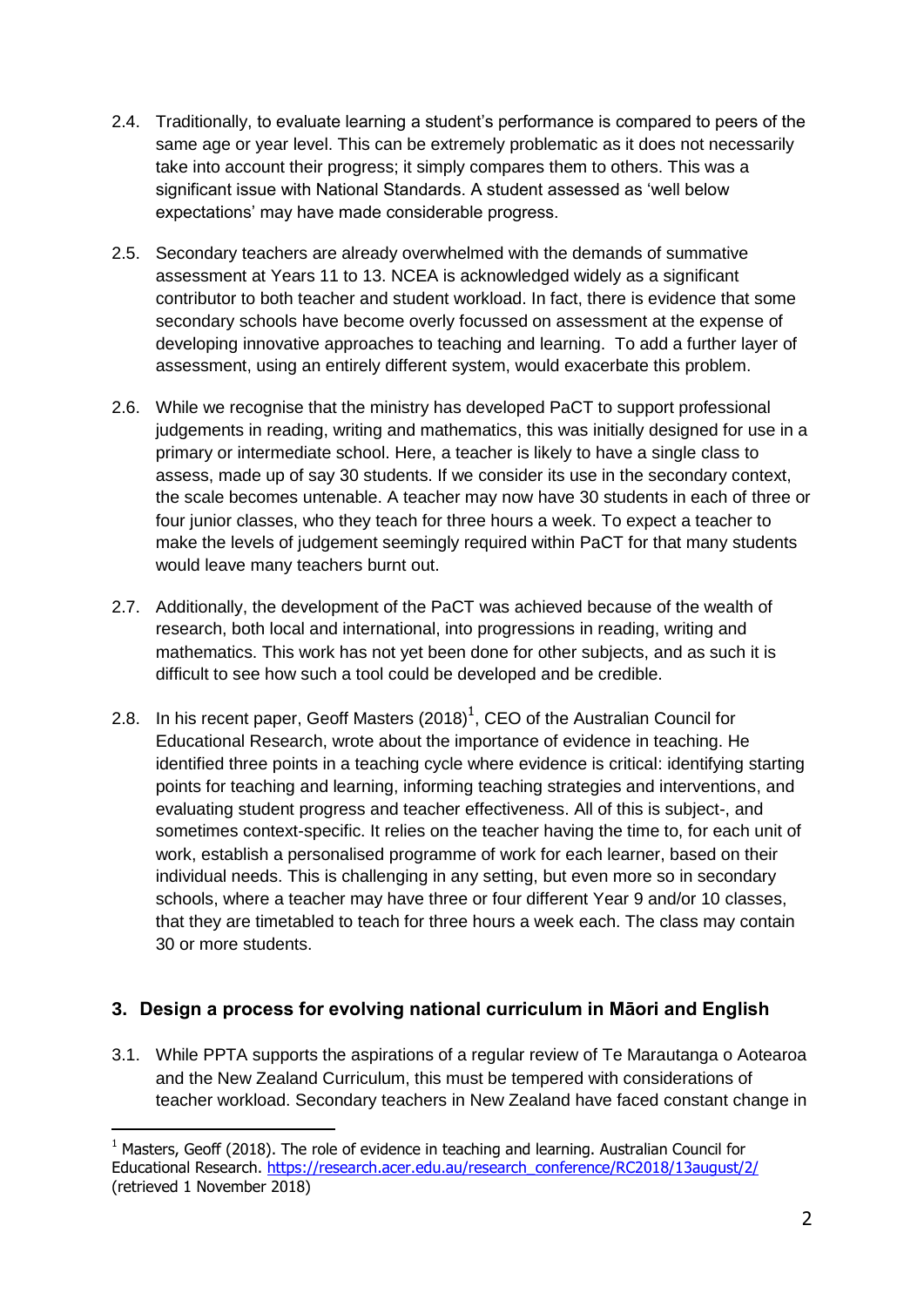recent times, and with this constant change has come a considerable increase in workload.

3.2. We accept that change is sometimes necessary. However, New Zealand has a history of not supporting some of the change made with proper implementation. Teachers have been poorly supported in changes to curriculum, assessment, appraisal to name but a few. This was highlighted in the Secondary Teachers Workload Working Group Report<sup>2</sup>. In a secondary context, where our senior assessment system (NCEA) is so connected to the curriculum, a 10 yearly review cycle would exhaust already overworked teachers.

### **4. Clarify pathways for ākonga progress and Support the design of responsive local curriculum**

4.1. These two ideas seem to be somewhat discordant. In the pathways idea the document describes development of a shared understanding about learning that really matters for learners at each curriculum level. The implication of this is a national level description of learning and progress. However, in a responsive local curriculum, this may not reflect the learning that matters in that community. In a subject that is more skills based, like English, this may be less of an issue than in a content-heavy subject like Science.

### **5. Design and trial rich records of student learning**

- 5.1. PPTA has advocated for an enhanced digital CV or portfolio platform for some time for secondary students. This could connect to the students' Record of Achievement (ROA) for NZQA, link to school reports or be linked to employers. At the heart of such a tool is its long-term support and the ability for students to curate the information in it. While documents like the ROA and reports are official records and cannot be changed, there is no reason why the student could not curate the information used, leaving out details that, for example, were not relevant for a particular job application.
- 5.2. Such a tool would require considerable support, both in terms of money and time for PLD. There is no reason why it could not be introduced in the early years of education so that students are well versed with its use and capabilities before they reach secondary school.

### **6. Build assessment, inquiry and evaluative capability**

6.1. PPTA believes that a critical part of ongoing teacher development is access to relevant and timely professional learning and development. One of the challenges of the system currently is that teachers are struggling to access the PLD that they need, want

\_<br>2 <u><https://www.ppta.org.nz/dmsdocument/479></u>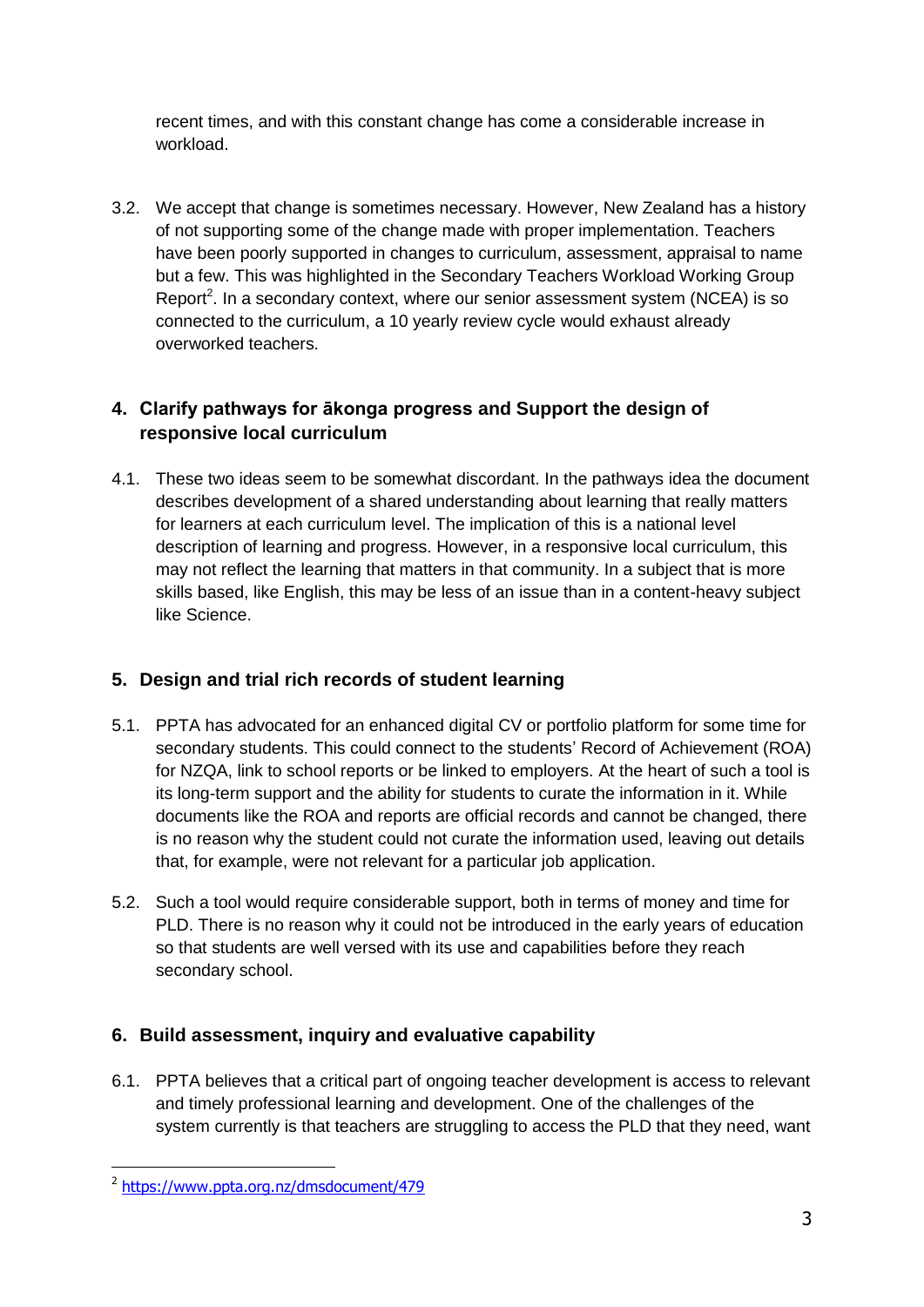and should be able to access. We would support easier access to 'high-quality, highimpact professional learning, and for as such we support the formation of an advisory service, seeing this as an obvious starting place for some of this PLD need.

- 6.2. Having said that we are troubled by the idea that teachers need to be microcredentialled in this area. Already in the system there exists large numbers of dataliterate teachers. Investment in supporting teachers and schools in what to do with the data rather than investing in a micro-credential qualification seems a more prudent investment.
- 6.3. Wellbeing@Schools is an example of this. The survey has been offered free to schools to use. However, many schools struggle with what to do with the data that they gather, not in terms of analysis, but in terms of application. Investment in both aspects, the survey and its application, are essential to make the investment realise its potential. The same can be said for assessment in schools. If we just invest in tests, digital tools and other evaluation processes, and not in supporting teachers around the next steps for students, the investment both in dollar terms and time is meaningless.

#### **7. Strengthen collaborative inquiry networks**

- 7.1. PPTA supports the strengthening of collaborative inquiry networks. For a number of years PPTA has funded and hosted the Subject Association Forum, bringing together teachers from subject associations across the country to share ideas. Many of these organisations have run on goodwill and volunteer labour for many years.
- 7.2. For this to achieve what is hoped requires resourcing. The system cannot continue to rely upon teachers' goodwill. We would support the expansion of the current Networks of Expertise and associated coordinator roles to allow this to happen.

#### **8. Grow learning partnerships with parents and whānau**

8.1. Teachers and schools already report on the progress of students. This reporting can take many different forms, depending on the school and the subject. For example reporting on English and Mathematics could be by curriculum level. This is not possible in subjects like science, where the contexts and content are different at different levels of the curriculum. Many schools are also reporting based on cross curricular units of work.

#### **9. Establish an Institute of Curriculum, Pedagogy and Assessment**

9.1. There is a significant question for us around the establishment of an Institute of Curriculum, Pedagogy and Assessment. There are already proposals to establish an advisory service and leadership college. What is the relationship between these three entities?